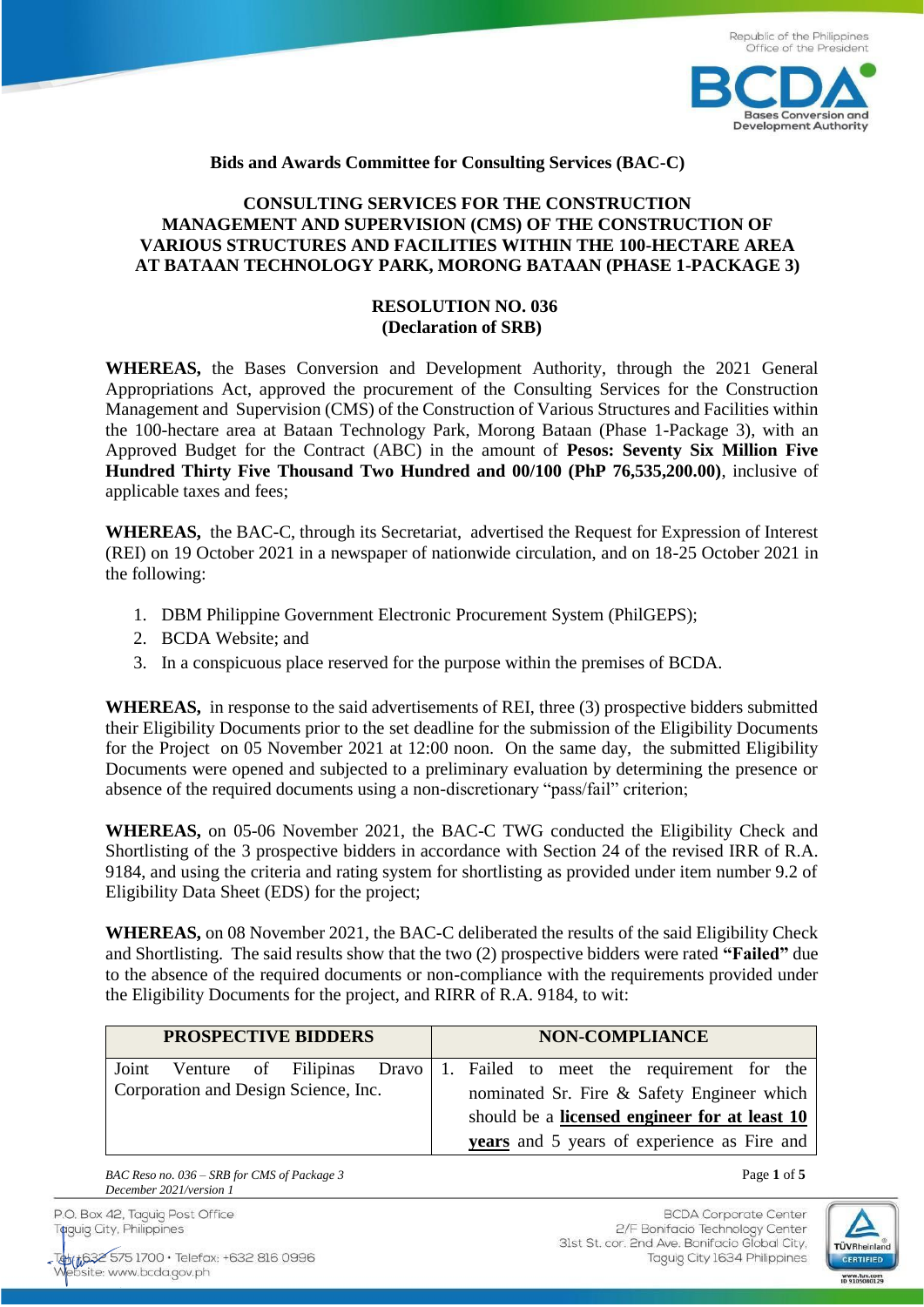|                                                                               |    | Safety Engineer.                                                                                                                                                                                                                                                                                                                                                                                                                                                                                                                                                                                                                                                                                                                                 |
|-------------------------------------------------------------------------------|----|--------------------------------------------------------------------------------------------------------------------------------------------------------------------------------------------------------------------------------------------------------------------------------------------------------------------------------------------------------------------------------------------------------------------------------------------------------------------------------------------------------------------------------------------------------------------------------------------------------------------------------------------------------------------------------------------------------------------------------------------------|
|                                                                               |    | submitted PRC ID/License of the<br>The<br>nominated Sr. Fire & Safety Engineer shows<br>that his practice of profession as Professional<br>Electronics Engineer covers only two (2) years<br>and 11 months which is from the date he was<br>registered with PRC as a Professional<br>Electronics Engineer on 13 November 2018 up<br>to the deadline for the submission of the<br>Eligibility Documents on 05 November 2021.<br>Thus, failed to meet the required number of<br>years of practice of profession which is at least<br>10 years as Licensed Engineer. (In violation of<br>Clause 1.2 of the Eligibility Data Sheet and<br>Item no. 2 of Bid Bulletin No. 1)                                                                          |
|                                                                               | 2. | Failed to submit a valid Eligibility Form No. 1<br>(EF1). The EF1 in its submitted Eligibility<br>Documents is not notarized. (In violation of<br>Bid Bulletin No. 1 which officially issued the<br>PDF copy of Presentation during the Pre-<br><b>Eligibility</b> Conference<br>which<br>in<br>the<br>notarization of EF1 was emphasized).                                                                                                                                                                                                                                                                                                                                                                                                      |
| Joint Venture of Meinhardt Philippines,<br>Inc and Rhodium 688 Builders, Inc. | 1. | Failed to meet the requirement for the<br>nominated Sr. Fire & Safety Engineer which<br>should be a licensed engineer for at least 10<br>years and 5 years of experience as Fire and<br><b>Safety Engineer.</b><br>The submitted CV of the nominated key<br>personnel Jeremias C. Cillo, specifically under<br>Projects<br>Undertaken/Completed<br>the<br>and<br>Employment Record, does not show a proof of<br>experience as Fire & Safety Engineer. Thus,<br>failed to meet the required experience of at least<br>5 years as Fire and Safety Engineer.<br>$(\mathbf{In})$<br>violation of Eligibility Data Sheet Clause 1.2,<br>item no. 2 of Bid Bulletin No. 1, and Clause<br>9 of the Terms of Reference-9 Manning<br><b>Requirement</b> ) |

2. Failed to submit the required BIM

**BAC Reso no. 036 – SRB** for CMS of Package 3 Page 2 of 5 *December 2021/version 1*

P.O. Box 42, Taguig Post Office Taguig City, Philippines

Tellyt632 575 1700 · Telefax: +632 816 0996<br>Website: www.bcda.gov.ph

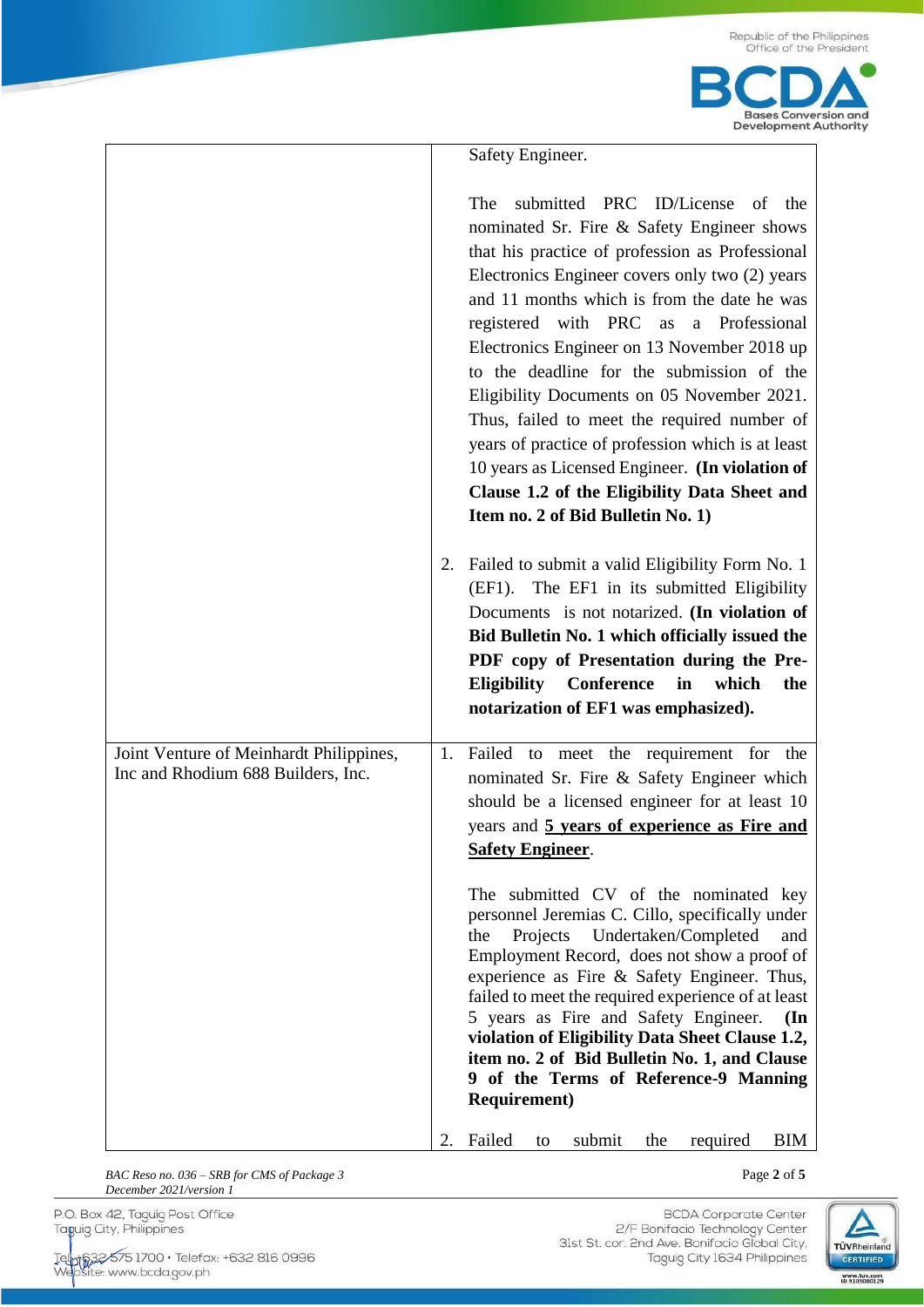

Training/Certification from any private or government training centers for the nominated Sr. BIM Specialist Francisco C. Caragatan. **(In violation of Item 1.e of Bid Bulletin No. 1)**

- 3. Failed to meet the required contract amount of at least PhP38.5 million on the declared project in the EF9 based on the supporting documents of the billing invoices. The declared project is the Engineering Design Services and Construction Management Services at Lipa Factory for Project Arete (Malt Plant) which has a total contract amount of PhP26,320,000.00 based on the submitted billing invoices dated 17 and 20 March 2017. **(In violation of Clause 13.2 of the Terms of Reference)**
- 4. Failed to submit a valid Tax Clearance. The validity of the submitted Tax Clearance Certificate is only until 30 October 2021, thus already expired on 31 October 2021. The proof of payment via eFPS and Tax compliance forms submitted are not acceptable because the Tax Clearance Certificate must be valid and existing at the time it is submitted to the Bids and Awards Committee (BAC), that is, on or before the deadline for the submission of bids, per GPPB Non-Policy Opinion (NPM No. 134- 2016). **(In violation of Sec. 24.1.a.iii of the Revised IRR of RA 9184)**
- 5. Failed to meet the required minimum score of 70% to be shortlisted. Per the results, the total score for the eligibility check is 54.70%. **(In violation of Item 9.2 of the Eligibility Data Sheet and Clause 14 of the Terms of Reference)**
- 6. Failed to submit a valid Eligibility Form No. 1 (EF1). The EF1 in its submitted Eligibility Documents is not notarized. **(In violation of Bid Bulletin No. 1 which officially issued the PDF copy of Presentation during the Pre-Eligibility Conference in which the**

**BAC Reso no. 036 – SRB** for CMS of Package 3 **Page 3** of **5** Page 3 of **5** *December 2021/version 1*

P.O. Box 42, Taguig Post Office Taguig City, Philippines

Tel: +632 575 1700 · Telefax: +632 816 0996 Weblie: www.bcda.gov.ph

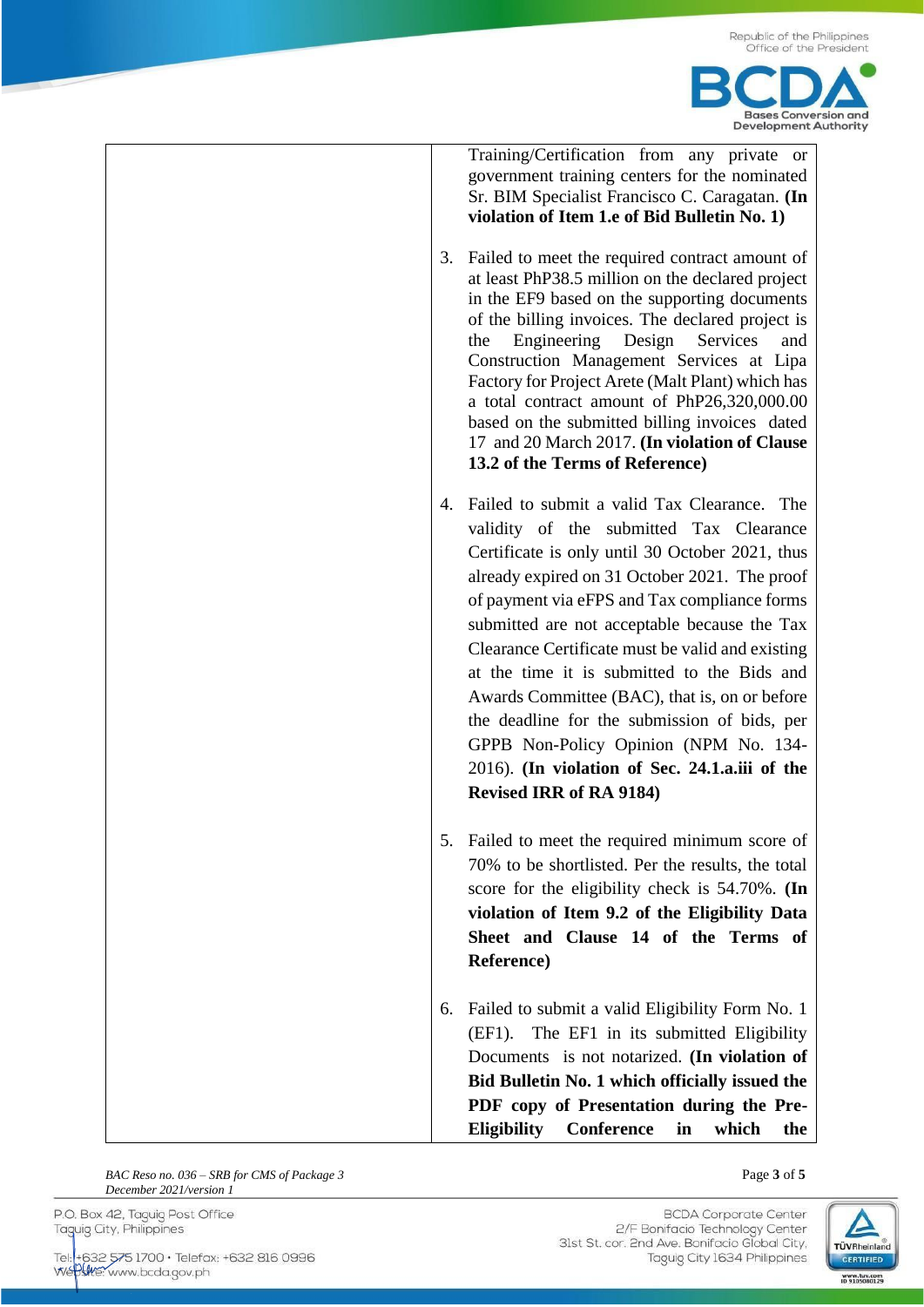

| notarization of EF1 was emphasized). |
|--------------------------------------|
|                                      |

**WHEREAS,** the results of the Evaluation/Eligibility Check and Shortlisting likewise show that one (1) prospective bidder was rated "Passed", and garnered a total score above the required minimum score of 70%, to wit:

| PROSPECTIVE BIDDER                          | TOTAL SCORE (%) |
|---------------------------------------------|-----------------|
| Asyana Construction Consultancy and Trading | 77.15%          |

**WHEREAS,** consequent to the above results of Eligibility Check and Shortlisting, the BAC-C issued BAC Resolution no. 030 on 08 November 2021 declaring the sole prospective bidder, Asyana Construction Consultancy and Trading as "Shortlisted and Eligible" to proceed to the next stage of the bidding for the project pursuant to Section 24.5.4 of RIRR of R.A. 9184. Thereafter, the Notice of Eligibility was sent to the said bidder on 11 November 2021 inviting the shortlisted bidder to bid/participate in the bidding for the project;

**WHEREAS,** Asyana Construction Consultancy and Trading submitted its Technical and Financial Proposals prior to the deadline set for the submission of Bids for the project on 02 December 2021 at 9:00AM. On the same day, the Technical Proposal of the sole bidder was opened and subjected to a preliminary examination by determining the presence or absence of the required documents using a non-discretionary "pass/fail" criterion;

**WHEREAS,** from 02 to 05 December 2021, the BAC-C TWG conducted the detailed evaluation of Technical Proposal of the sole bidder. On 06 December 2021, the BAC-C deliberated the Report of TWG on the results of the said detailed evaluation. The results show that the Technical Proposal of the sole bidder was rated "passed". Thereafter, the BAC-C issued the Notice to Open the Financial Proposal of the sole bidder Asyana Construction Consultancy and Trading on the same day;

**WHEREAS,** on 07 December 2021, the Financial Proposal of Asyana Construction Consultancy and Trading was opened and subjected to a preliminary examination by determining the presence or absence of the required documents using a non-discretionary "pass/fail" criterion. Thereafter, the detailed evaluation of the Financial Proposal of the sole bidder was conducted from 07 to 08 December 2021. The BAC-C deliberated the TWG Report on the results of the said detailed evaluation on 09 December 2021. The table below shows the results of the said evaluation of Financial Proposal:

| <b>BIDDER</b>                                         |         | <b>FINANCIAL BID</b>          | <b>TOTAL SCORE (%)</b> |  |
|-------------------------------------------------------|---------|-------------------------------|------------------------|--|
|                                                       | As Read | <b>As Calculated</b>          |                        |  |
| <b>Asyana Construction Consultancy</b><br>and Trading |         | 76,300,000.00   76,320,316.07 | 100.00%                |  |

The results of the detailed evaluation of Technical and Financial Proposals of Asyana Construction Consultancy and Trading showed that the sole bidder had no non-compliance in its Technical and Financial Proposals, and the combined numerical ratings for both components are as follows:

*BAC Reso no. 036 – SRB for CMS of Package 3* Page **4** of **5** *December 2021/version 1*

P.O. Box 42, Taguig Post Office Taguig City, Philippines

Tel: 4002-575 1700 · Telefax: +632 816 0996 Website: www.bcda.gov.ph